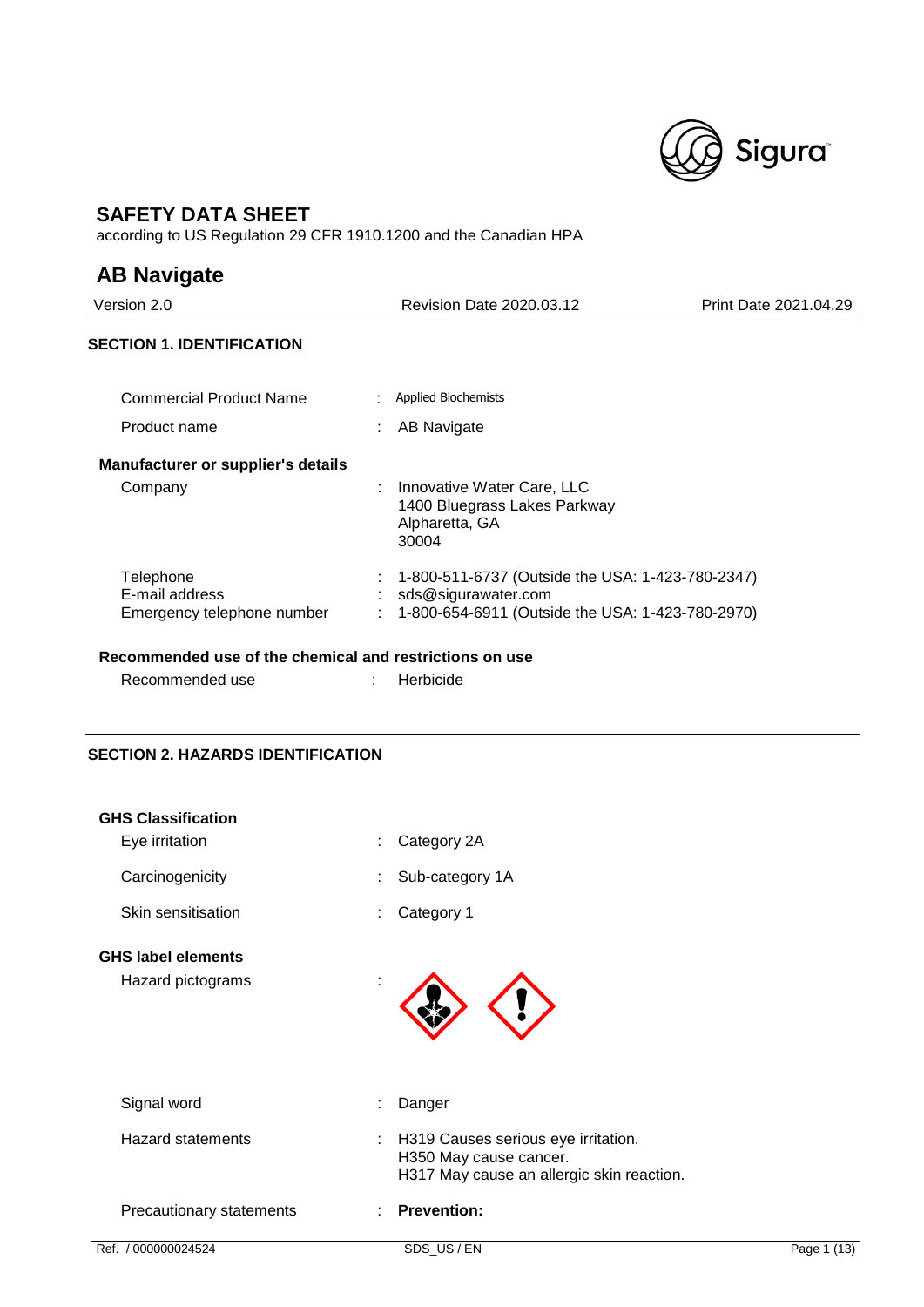

P264 Wash skin thoroughly after handling. P201 Obtain special instructions before use. P202 Do not handle until all safety precautions have been read and understood. P280 Wear protective gloves/ eye protection/ face protection. P261 Avoid breathing dust. P272 Contaminated work clothing should not be allowed out of the workplace. **Response:**  P305 + P351 + P338 IF IN EYES: Rinse cautiously with water for several minutes. Remove contact lenses, if present and easy to do. Continue rinsing. P337 + P313 If eye irritation persists: Get medical advice/ attention. P308 + P313 IF exposed or concerned: Get medical advice/ attention. P302 + P352 IF ON SKIN: Wash with plenty of soap and water. P333 + P313 If skin irritation or rash occurs: Get medical advice/ attention. P363 Wash contaminated clothing before reuse. **Storage:**  P405 Store locked up. **Disposal:**  P501 Dispose of contents/container in accordance with local regulation.

### **Other hazards**

The following percentage of the mixture consists of ingredient(s) with unknown acute toxicity: 1.9999 %

#### **SECTION 3. COMPOSITION/INFORMATION ON INGREDIENTS**

Chemical nature : Mixture

#### **Hazardous components**

| Chemical name / Synonyms                 | ICAS-No.    | Concentration (% w/w) |
|------------------------------------------|-------------|-----------------------|
| 2-Butoxyethyl 2,4-dichlorophenoxyacetate | 1929-73-3   | $25 - 30$             |
| Silicon dioxide                          | l14808-60-7 | $0 - 4$               |
| Cristobalite                             | l14464-46-1 | $() - 1$              |

## **SECTION 4. FIRST AID MEASURES**

| General advice | : Call a poison control center or doctor for treatment advice. For<br>24-hour emergency medical assistance, call Arch Chemical<br>Emergency Action Network at 1-800-654-6911. Have the<br>product container or label with you when calling a poison con-<br>trol center or doctor, or going for treatment. |
|----------------|------------------------------------------------------------------------------------------------------------------------------------------------------------------------------------------------------------------------------------------------------------------------------------------------------------|
| If inhaled     | : IF INHALED: Move person to fresh air. If person is not breath-                                                                                                                                                                                                                                           |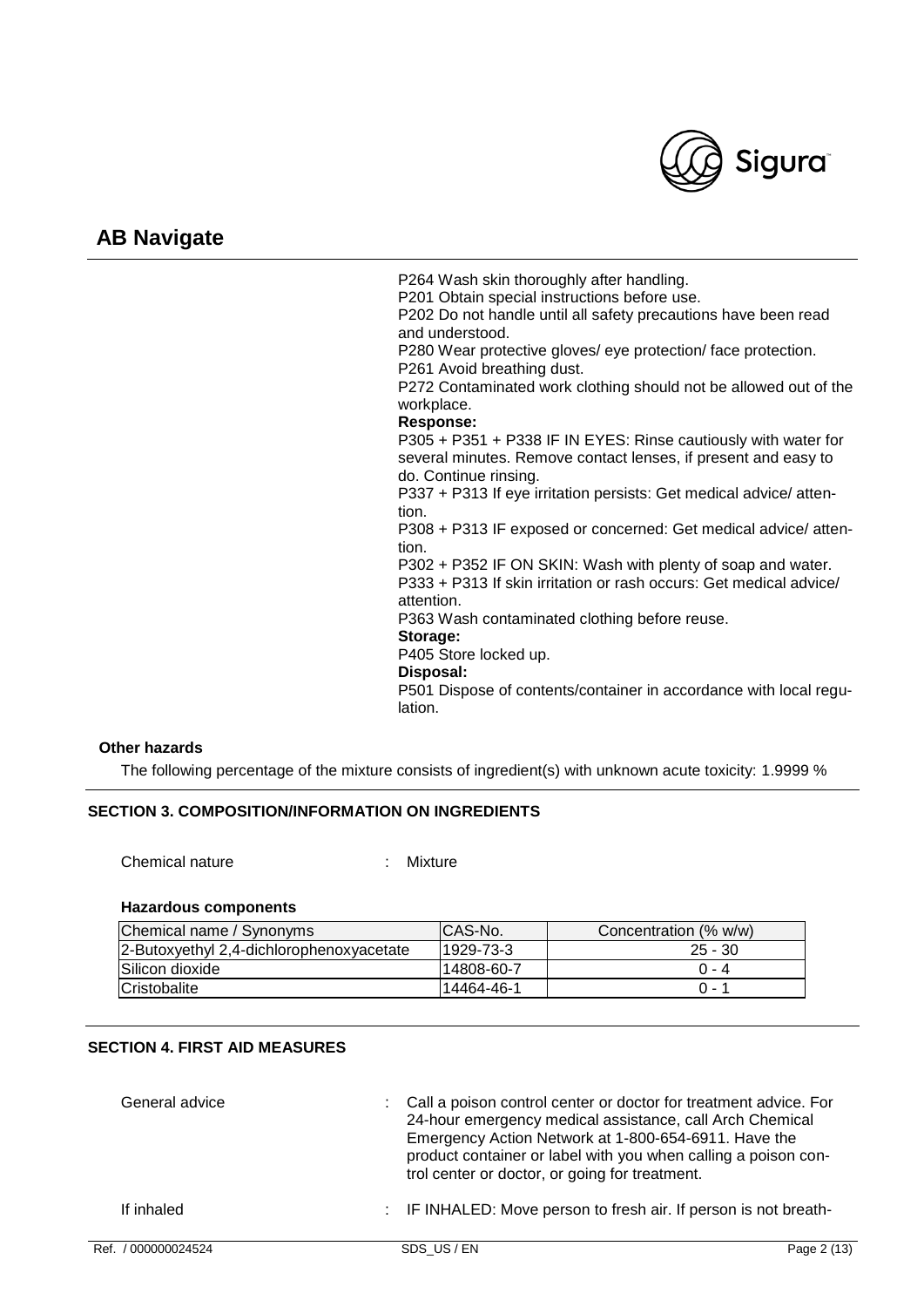

|                                                                  | ing, call 911 or an ambulance, then give artificial respiration,<br>preferably mouth-to-mouth if possible. Call a poison control<br>center or doctor for further treatment advice.                                                                                                                      |
|------------------------------------------------------------------|---------------------------------------------------------------------------------------------------------------------------------------------------------------------------------------------------------------------------------------------------------------------------------------------------------|
| In case of skin contact                                          | : IF ON SKIN OR CLOTHING: Take off contaminated clothing.<br>Rinse skin immediately with plenty of water for 15-20 minutes.<br>Call a poison control center or doctor for treatment advice.                                                                                                             |
| In case of eye contact                                           | : IF IN EYES: Hold eye open and rinse slowly and gently with<br>water for 15-20 minutes. Remove contact lenses, if present,<br>after the first 5 minutes, then continue rinsing eye. Call a poi-<br>son control center or doctor for treatment advice.                                                  |
| If swallowed                                                     | : IF SWALLOWED: Call a poison control center or doctor im-<br>mediately for treatment advice. Have person sip a glass of<br>water if able to swallow. Do not induce vomiting unless told to<br>do so by a poison control center or doctor. Do not give any-<br>thing by mouth to an unconscious person. |
| Most important symptoms and ef-<br>fects, both acute and delayed | None known.                                                                                                                                                                                                                                                                                             |

## **SECTION 5. FIREFIGHTING MEASURES**

| Suitable extinguishing media         | t. | Use dry chemical, water fog, carbon dioxide (CO2), or foam.                                                                                                                                                                    |
|--------------------------------------|----|--------------------------------------------------------------------------------------------------------------------------------------------------------------------------------------------------------------------------------|
| Specific hazards during firefighting |    | Material will not ignite or burn.                                                                                                                                                                                              |
| Further information                  |    | In case of fire, use normal fire-fighting equipment and the<br>personal protective equipment recommended in Section 8 to<br>include a NIOSH approved self-contained breathing appa-<br>ratus.<br>Use water to cool containers. |

## **SECTION 6. ACCIDENTAL RELEASE MEASURES**

| Personal precautions, protective<br>equipment and emergency proce-<br>dures | Use the personal protective equipment recommended in Sec-<br>tion 8 and a NIOSH approved self-contained breathing appa-<br>ratus.<br>Possible need to alert the neighbourhood.<br>Evacuate personnel to safe areas.<br>Use personal protective equipment as required. |
|-----------------------------------------------------------------------------|-----------------------------------------------------------------------------------------------------------------------------------------------------------------------------------------------------------------------------------------------------------------------|
| Environmental precautions                                                   | If the product contaminates rivers and lakes or drains inform<br>respective authorities.                                                                                                                                                                              |
| Methods and materials for contain-<br>ment and cleaning up                  | Sweep up and shovel into suitable containers for disposal.<br>Avoid dust formation.                                                                                                                                                                                   |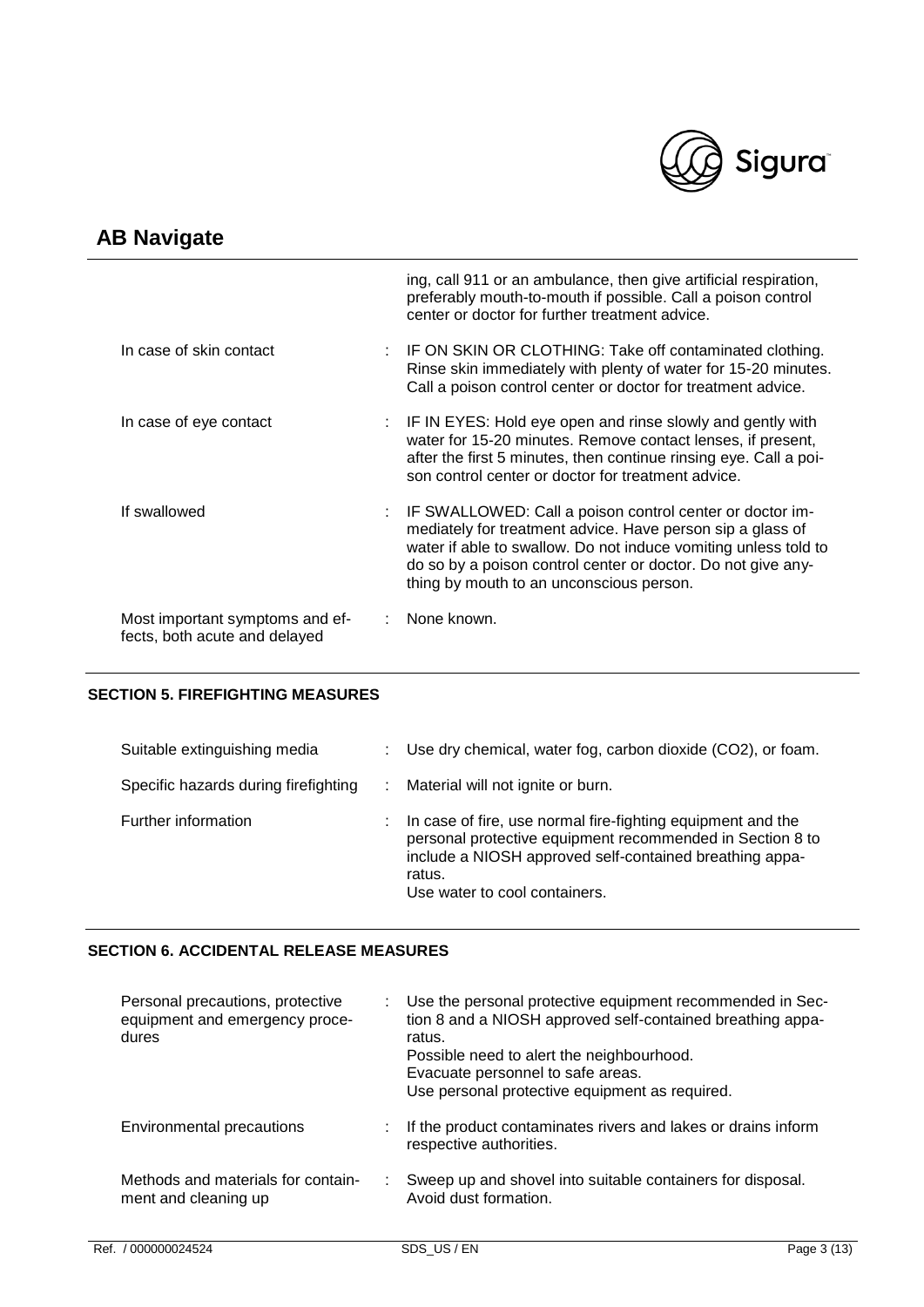

## **SECTION 7. HANDLING AND STORAGE**

| Advice on safe handling     | : Do not take internally. Avoid contact with skin, eyes and cloth-<br>ing. Upon contact with skin or eyes, wash off with water.<br>Avoid inhalation of dust and fumes. |
|-----------------------------|------------------------------------------------------------------------------------------------------------------------------------------------------------------------|
| Conditions for safe storage | : Store in a cool, dry and well ventilated place. Isolate from<br>incompatible materials.                                                                              |
| Materials to avoid          | : Refer to Section 10, "Incompatible Materials."                                                                                                                       |

## **SECTION 8. EXPOSURE CONTROLS/PERSONAL PROTECTION**

| Components      | CAS-No.    | Value type<br>(Form of<br>exposure)  | Control parame-<br>ters / Permissi-<br>ble concentra-<br>tion | <b>Basis</b> |
|-----------------|------------|--------------------------------------|---------------------------------------------------------------|--------------|
| Silicon dioxide | 14808-60-7 | (Respirable<br>fraction.)            |                                                               | <b>ACGIH</b> |
|                 |            | TWA (Res-<br>pirable frac-<br>tion.) | $0.025$ mg/m3                                                 | <b>ACGIH</b> |
|                 |            | REL (Respir-<br>able dust.)          | $0.05$ mg/m $3$                                               | NIOSH/GUIDE  |
| Cristobalite    | 14464-46-1 | (Respirable<br>fraction.)            |                                                               | <b>ACGIH</b> |
|                 |            | TWA (Res-<br>pirable frac-<br>tion.) | $0.025$ mg/m3                                                 | <b>ACGIH</b> |
|                 |            | <b>REL</b> (Fibrous<br>dust.)        | 3 fibers/cm3                                                  | NIOSH/GUIDE  |
|                 |            | REL (Respir-<br>able dust.)          | $0.05$ mg/m $3$                                               | NIOSH/GUIDE  |

## **Components with workplace control parameters**

|                               | able dust.)                                                                                                                                                                                                     |  |
|-------------------------------|-----------------------------------------------------------------------------------------------------------------------------------------------------------------------------------------------------------------|--|
| <b>Engineering measures</b>   | Local exhaust ventilation or other engineering controls are<br>normally required when handling or using this product to<br>keep airborne exposures below the TLV, PEL or other rec-<br>ommended exposure limit. |  |
| Personal protective equipment |                                                                                                                                                                                                                 |  |
| Respiratory protection        | Wear a NIOSH approved respirator if levels above the expo-<br>sure limits are possible.<br>Wear a NIOSH approved N95 respirator.                                                                                |  |
| Hand protection               |                                                                                                                                                                                                                 |  |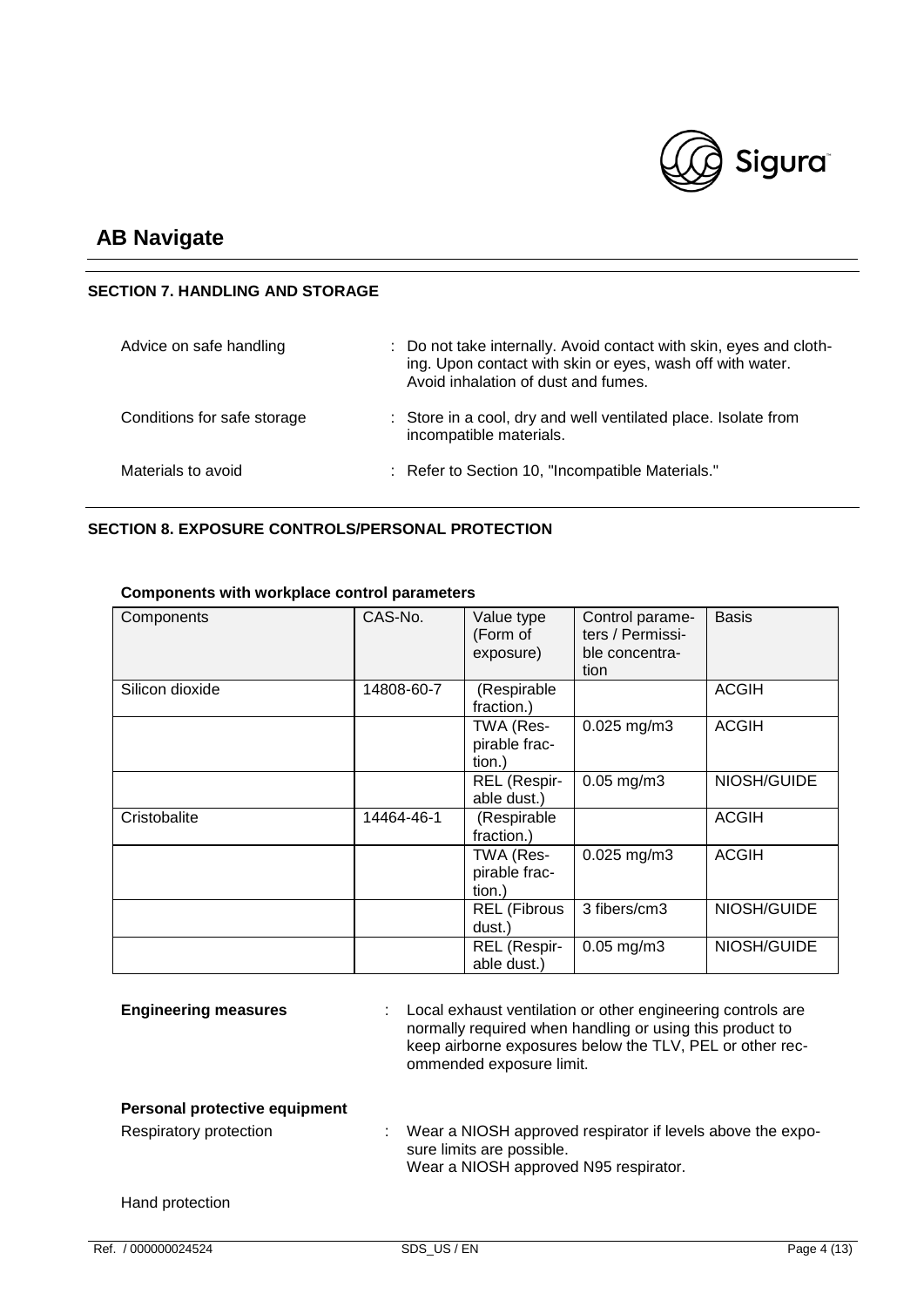

| Remarks                  | Wear impervious gloves to avoid skin contact.                       |
|--------------------------|---------------------------------------------------------------------|
| Eye protection           | Use chemical goggles.                                               |
| Skin and body protection | Impervious clothing                                                 |
| Protective measures      | Emergency eyewash should be provided in the immediate<br>work area. |

## **SECTION 9. PHYSICAL AND CHEMICAL PROPERTIES**

| Appearance                   | t | granular                                                                         |
|------------------------------|---|----------------------------------------------------------------------------------|
| Colour                       |   | no data available                                                                |
| Odour                        |   | no data available                                                                |
| <b>Odour Threshold</b>       | ÷ | no data available                                                                |
| pH                           | ÷ | $3.3 - 3.5$                                                                      |
| Melting point/freezing point |   | Not applicable                                                                   |
| Boiling point/boiling range  | t | Not applicable                                                                   |
| Flash point                  | t | no data available                                                                |
| Evaporation rate             | ÷ | no data available                                                                |
| Flammability (solid, gas)    |   | Product is not known to be flammable, combustible, pyrophor-<br>ic or explosive. |
| Flammability (liquids)       |   | no data available                                                                |
| Upper explosion limit        |   | no data available                                                                |
| Lower explosion limit        |   | no data available                                                                |
| Vapour pressure              | ÷ | no data available                                                                |
| Relative vapour density      | t | Not applicable                                                                   |
| Relative density             | ÷ | no data available                                                                |
| Density                      | t | no data available                                                                |
| <b>Bulk density</b>          | t | no data available                                                                |
| Water solubility             |   | insoluble                                                                        |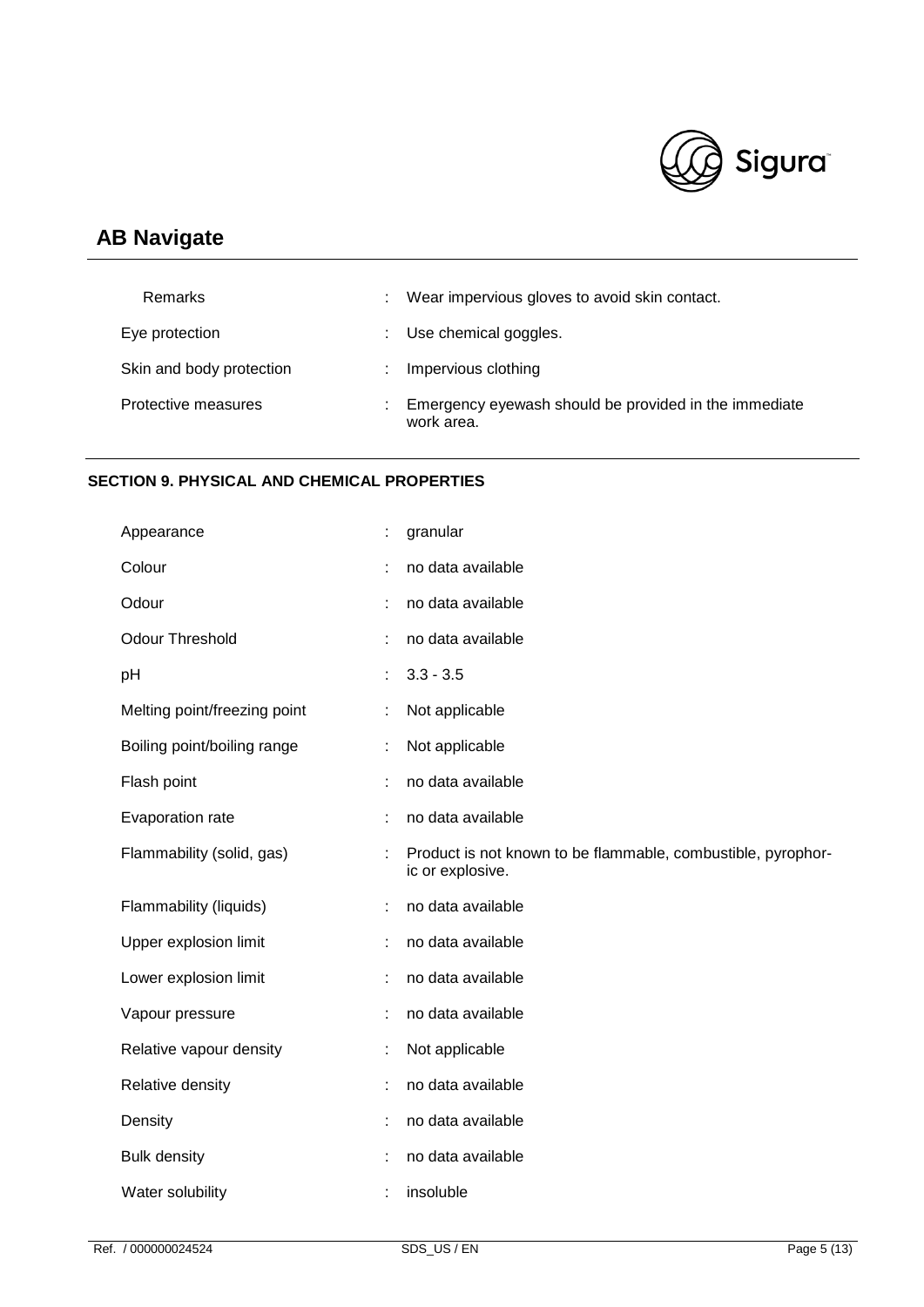

| no data available                        |
|------------------------------------------|
| no data available                        |
| no data available                        |
| no data available                        |
| no data available                        |
| Partition coefficient: n-octanol/water : |

## **SECTION 10. STABILITY AND REACTIVITY**

| Conditions to avoid<br>Heat<br>Incompatible materials<br>Strong oxidizing agents<br>Acids and bases<br>Hazardous decomposition products<br>Carbon oxides<br>Sulphur oxides<br>Hydrogen chloride | Possibility of hazardous reactions | Stable under normal conditions.<br>t. |
|-------------------------------------------------------------------------------------------------------------------------------------------------------------------------------------------------|------------------------------------|---------------------------------------|
|                                                                                                                                                                                                 |                                    |                                       |
|                                                                                                                                                                                                 |                                    |                                       |
|                                                                                                                                                                                                 |                                    |                                       |

### **SECTION 11. TOXICOLOGICAL INFORMATION**

| Information on likely routes of expo-<br>sure                                |   | Skin<br>Eyes<br>Ingestion                             |
|------------------------------------------------------------------------------|---|-------------------------------------------------------|
| <b>Acute toxicity</b>                                                        |   |                                                       |
| Acute oral toxicity                                                          | ÷ | LD50 (Rat): Believed to be approximately 3,000 mg/kg  |
| Acute dermal toxicity                                                        |   | LD50 (Rabbit): Believed to be $>$ 2,000 mg/kg         |
| Acute toxicity (other routes of admin-:<br>istration)                        |   | Remarks: Contact with eyes or skin causes irritation. |
| <b>Skin corrosion/irritation</b><br>Remarks: May cause mild skin irritation. |   |                                                       |

## **Serious eye damage/eye irritation**

Result: Eye irritation Assessment: irritating

## **Respiratory or skin sensitisation**

Remarks: This material is not known or reported to be a skin or respiratory sensitizer.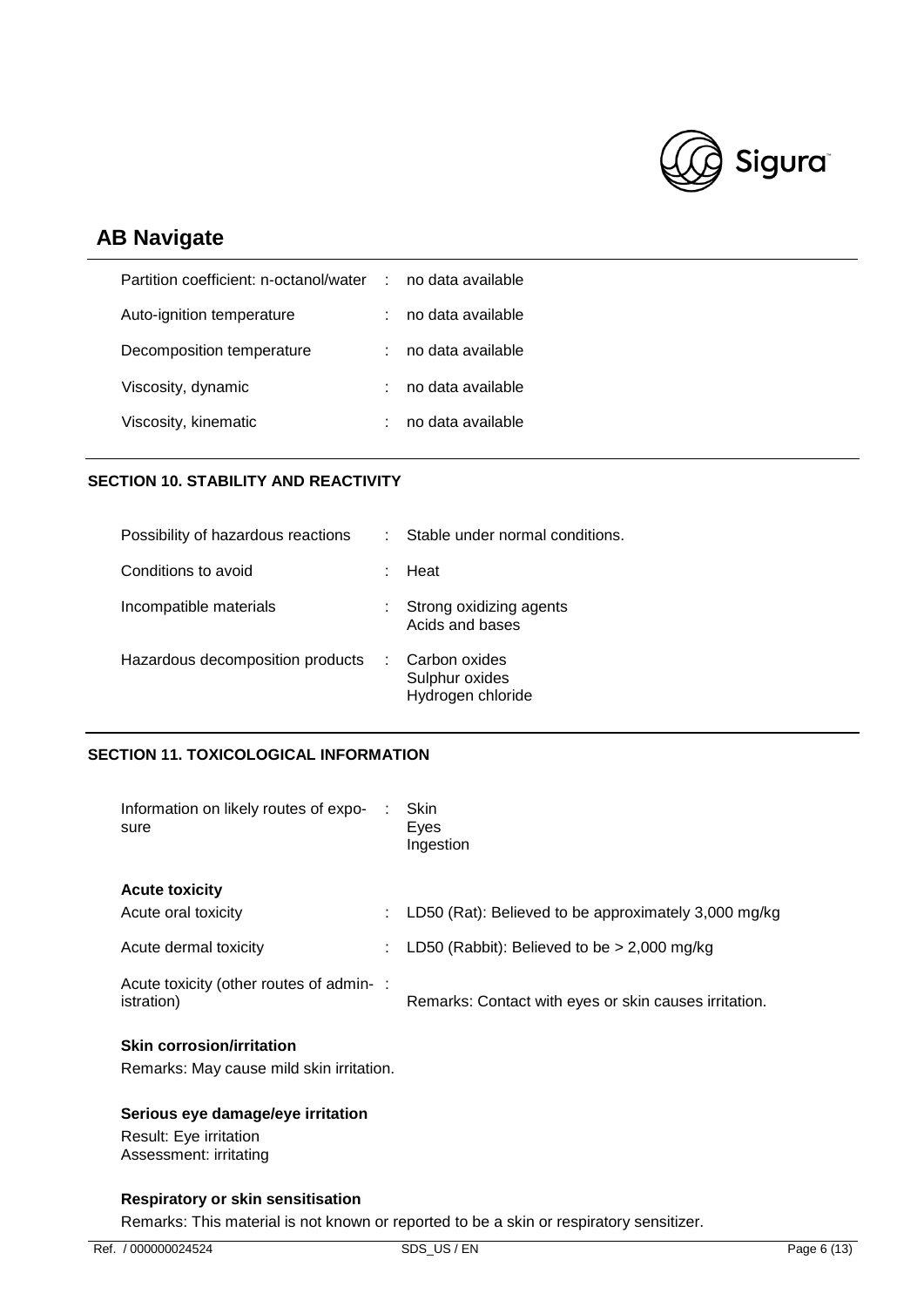

| Carcinogenicity               |                                 |            |
|-------------------------------|---------------------------------|------------|
| <b>IARC</b>                   | Group 1: Carcinogenic to humans |            |
|                               | tridymite                       | 15468-32-3 |
|                               | Cristobalite                    | 14464-46-1 |
|                               | Silicon dioxide                 | 14808-60-7 |
| <b>OSHA</b>                   | Cancer hazard.                  |            |
|                               | tridymite                       | 15468-32-3 |
|                               | Cristobalite                    | 14464-46-1 |
|                               | Silicon dioxide                 | 14808-60-7 |
| <b>NTP</b>                    | Known to be human carcinogen    |            |
|                               | tridymite                       | 15468-32-3 |
|                               | Cristobalite                    | 14464-46-1 |
|                               | Silicon dioxide                 | 14808-60-7 |
| <b>ACGIH</b>                  | Suspected human carcinogen      |            |
|                               | Cristobalite                    | 14464-46-1 |
|                               | Silicon dioxide                 | 14808-60-7 |
| <b>Repeated dose toxicity</b> |                                 |            |

Remarks: Not known or reported to cause subchronic or chronic toxicity.

## **Further information**

Remarks: no data available

## **SECTION 12. ECOLOGICAL INFORMATION**

| <b>Ecotoxicity</b><br>Toxicity to fish                                                  | ÷ | LC50: Believed to be approximately 1.6 mg/l<br>Method: Calculation method |
|-----------------------------------------------------------------------------------------|---|---------------------------------------------------------------------------|
| Persistence and degradability<br>no data available<br><b>Bioaccumulative potential</b>  |   |                                                                           |
| <b>Components:</b>                                                                      |   |                                                                           |
| Silicon dioxide:<br>Partition coefficient: n-octanol/water : Remarks: no data available |   |                                                                           |
| <b>Mobility in soil</b><br>no data available                                            |   |                                                                           |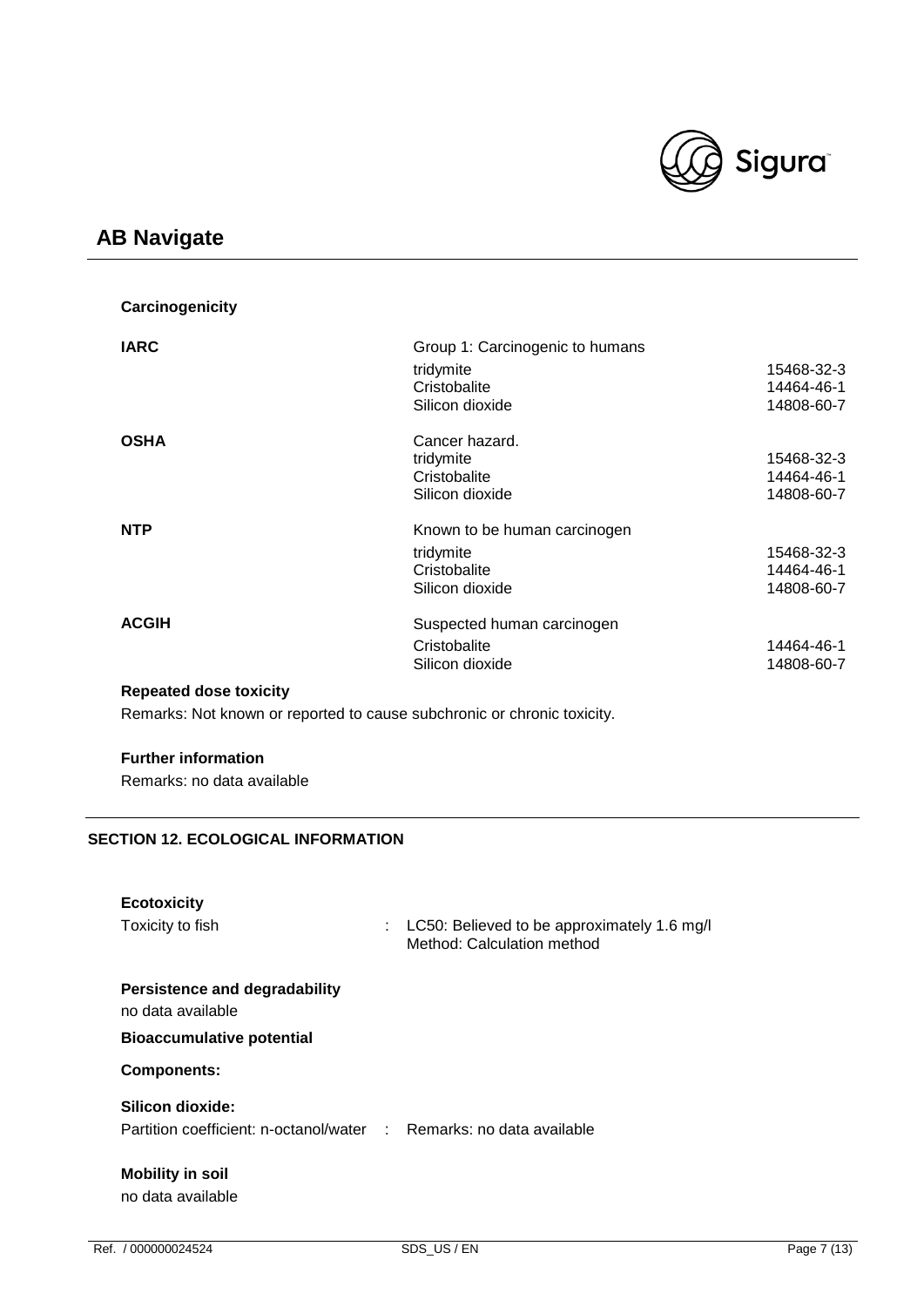

| Other adverse effects             |   |                                                                                                                                                                                                                                                                                                               |
|-----------------------------------|---|---------------------------------------------------------------------------------------------------------------------------------------------------------------------------------------------------------------------------------------------------------------------------------------------------------------|
| Ozone-Depletion Potential         |   | Regulation: US. EPA Clean Air Act (CAA) Section 602 Ozone-<br>Depleting Substances (40 CFR 82, Subpt. A, App A & B)<br>Remarks: This product neither contains, nor was manufac-<br>tured with a Class I or Class II ODS as defined by the U.S.<br>Clean Air Act Section 602 (40 CFR 82, Subpt. A, App.A + B). |
| Additional ecological information | ÷ | Moderately toxic to fish and other aquatic organisms.<br>Highly / very toxic to plants.                                                                                                                                                                                                                       |

## **SECTION 13. DISPOSAL CONSIDERATIONS**

| Disposal methods    |                                                                                                                                                                                              |
|---------------------|----------------------------------------------------------------------------------------------------------------------------------------------------------------------------------------------|
| Waste from residues | : If this product becomes a waste, it will be a nonhazardous<br>waste.<br>As a nonhazardous solid waste it should be disposed of in<br>accordance with local, state and federal regulations. |

## **SECTION 14. TRANSPORT INFORMATION**

| DOT |                                                                                                   | ٠<br>٠<br>Not dangerous goods                                                |
|-----|---------------------------------------------------------------------------------------------------|------------------------------------------------------------------------------|
|     | <b>UN number</b><br>Proper shipping name<br><b>Transport hazard class</b><br><b>Packing group</b> | : Not applicable<br>: Not applicable<br>: Not applicable<br>: Not applicable |
|     |                                                                                                   |                                                                              |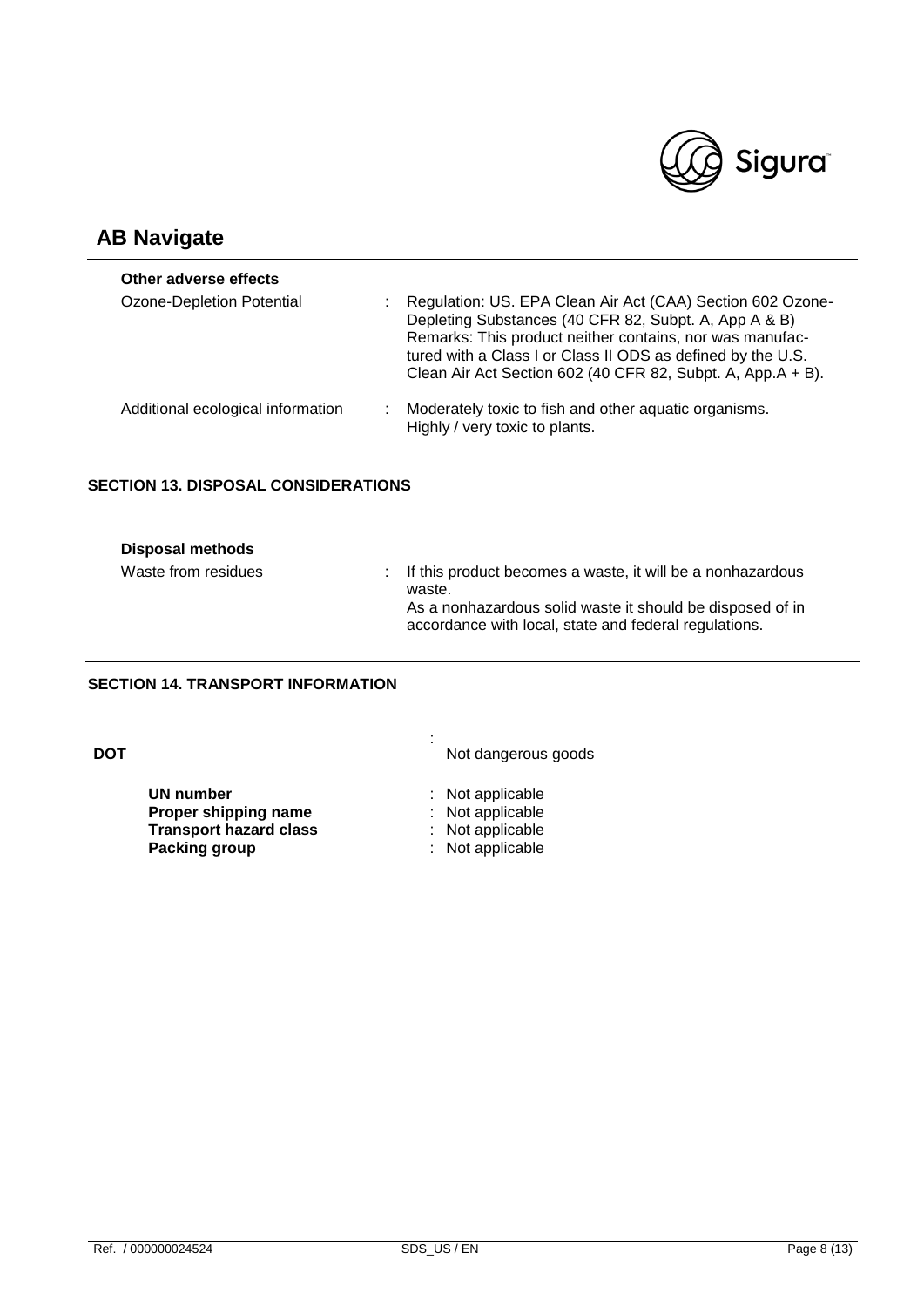

| TDG         |                                                                                  |            | Not dangerous goods |
|-------------|----------------------------------------------------------------------------------|------------|---------------------|
|             | UN number                                                                        |            | Not applicable      |
|             | Proper shipping name                                                             |            | Not applicable      |
|             | <b>Transport hazard class</b>                                                    |            | : Not applicable    |
|             | Packing group                                                                    |            | Not applicable      |
|             |                                                                                  |            |                     |
| IATA        |                                                                                  |            | Not dangerous goods |
|             | <b>UN number</b>                                                                 |            | Not applicable      |
|             | Proper shipping name                                                             |            | Not applicable      |
|             | <b>Transport hazard class</b>                                                    |            | : Not applicable    |
|             | <b>Packing group</b>                                                             |            | Not applicable      |
|             |                                                                                  |            |                     |
| <b>IMDG</b> |                                                                                  |            | Not dangerous goods |
|             | <b>UN number</b>                                                                 |            | Not applicable      |
|             | Proper shipping name                                                             |            | Not applicable      |
|             | <b>Transport hazard class</b>                                                    |            | Not applicable      |
|             | <b>Packing group</b>                                                             |            | Not applicable      |
|             |                                                                                  |            |                     |
|             |                                                                                  |            |                     |
| ADR         |                                                                                  |            | Not dangerous goods |
|             |                                                                                  |            |                     |
|             | UN number                                                                        |            | Not applicable      |
|             | Proper shipping name                                                             |            | Not applicable      |
|             | <b>Transport hazard class</b>                                                    |            | Not applicable      |
|             | <b>Packing group</b>                                                             |            | Not applicable      |
|             |                                                                                  |            |                     |
|             |                                                                                  |            |                     |
| RID         |                                                                                  |            | Not dangerous goods |
|             |                                                                                  |            |                     |
|             | <b>UN number</b>                                                                 |            | Not applicable      |
|             | Proper shipping name                                                             |            | Not applicable      |
|             | <b>Transport hazard class</b>                                                    |            | : Not applicable    |
|             | <b>Packing group</b>                                                             | $\epsilon$ | Not applicable      |
|             |                                                                                  |            |                     |
|             |                                                                                  |            |                     |
|             | <b>Special precautions for user</b>                                              |            | : none              |
|             |                                                                                  |            |                     |
|             | Transport in bulk according to An-<br>nex II of MARPOL 73/78 and the IBC<br>Code |            | Not applicable      |
|             |                                                                                  |            |                     |

## **SECTION 15. REGULATORY INFORMATION**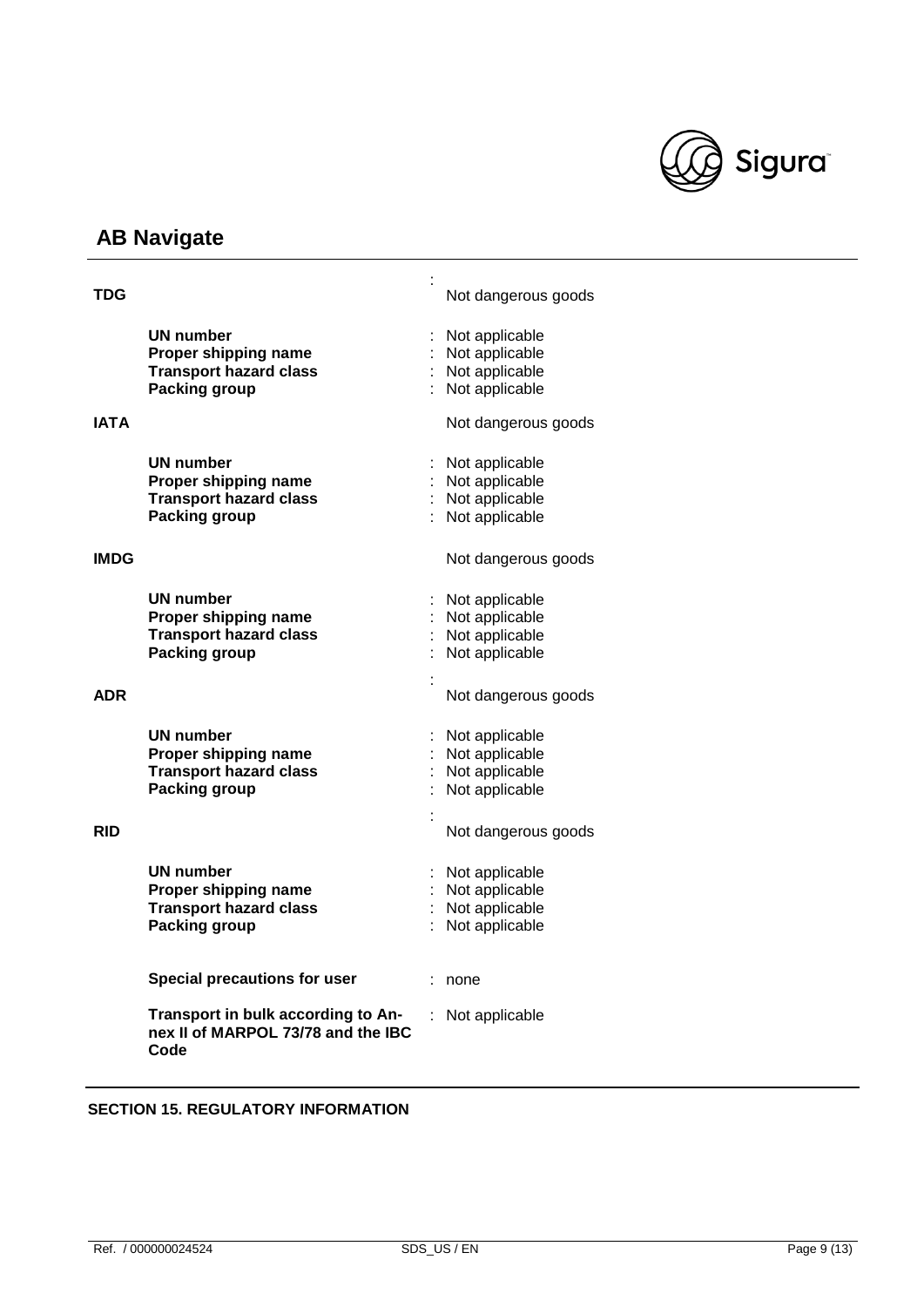

**This chemical is a pesticide product registered by the United States Environmental Protection Agency and is subject to certain labeling requirements under federal pesticide law. These requirements differ from the classification criteria and hazard information required for safety data sheets (SDS), and for workplace labels of non-pesticide chemicals.**

| <b>EPA Registration number</b> | : 228-378-8959                    |
|--------------------------------|-----------------------------------|
| Signal word                    | : CAUTION!                        |
| Hazard statements              | : Causes moderate eye irritation. |

#### **EPCRA - Emergency Planning and Community Right-to-Know Act**

#### **CERCLA Reportable Quantity**

| Components                               | CAS-No.   | Component RQ<br>(lbs) | Calculated<br>product RQ<br>(lbs) |
|------------------------------------------|-----------|-----------------------|-----------------------------------|
| 2-Butoxyethyl 2,4-dichlorophenoxyacetate | 1929-73-3 | 100                   | 362                               |

#### **SARA 304 Extremely Hazardous Substances Reportable Quantity**

This material does not contain any components with a section 304 EHS RQ.

#### **SARA 311/312 Hazards**

See above: SECTION 2. Hazard Identification-GHS Classification

#### **SARA 313**

| Components                                | CAS-No.        | Concentration   |
|-------------------------------------------|----------------|-----------------|
| 2-Butoxyethyl<br>4-dichlorophenoxvacetate | '929-<br>. ఎ∹ి | 30 %<br>25<br>- |

#### **Clean Air Act**

This product neither contains, nor was manufactured with a Class I or Class II ODS as defined by the U.S. Clean Air Act Section 602 (40 CFR 82, Subpt. A, App.A + B).

The following chemical(s) are listed as HAP under the U.S. Clean Air Act, Section 112 (40 CFR 61):

| Components                                 | CAS-No.         | Concentration      |
|--------------------------------------------|-----------------|--------------------|
| 2-Butoxyethyl<br>.4-dichlorophenoxyacetate | . -929 '<br>ა-ა | 30 %<br>つに<br>י כ∠ |

This product does not contain any chemicals listed under the U.S. Clean Air Act Section 112(r) for Accidental Release Prevention (40 CFR 68.130, Subpart F).

This product does not contain any chemicals listed under the U.S. Clean Air Act Section 111 SOCMI Intermediate or Final VOC's (40 CFR 60.489).

This product does not contain any VOC exemptions listed under the U.S. Clean Air Act Section 450.

## **Clean Water Act**

The following Hazardous Chemicals are listed under the U.S. CleanWater Act, Section 311, Table 117.3: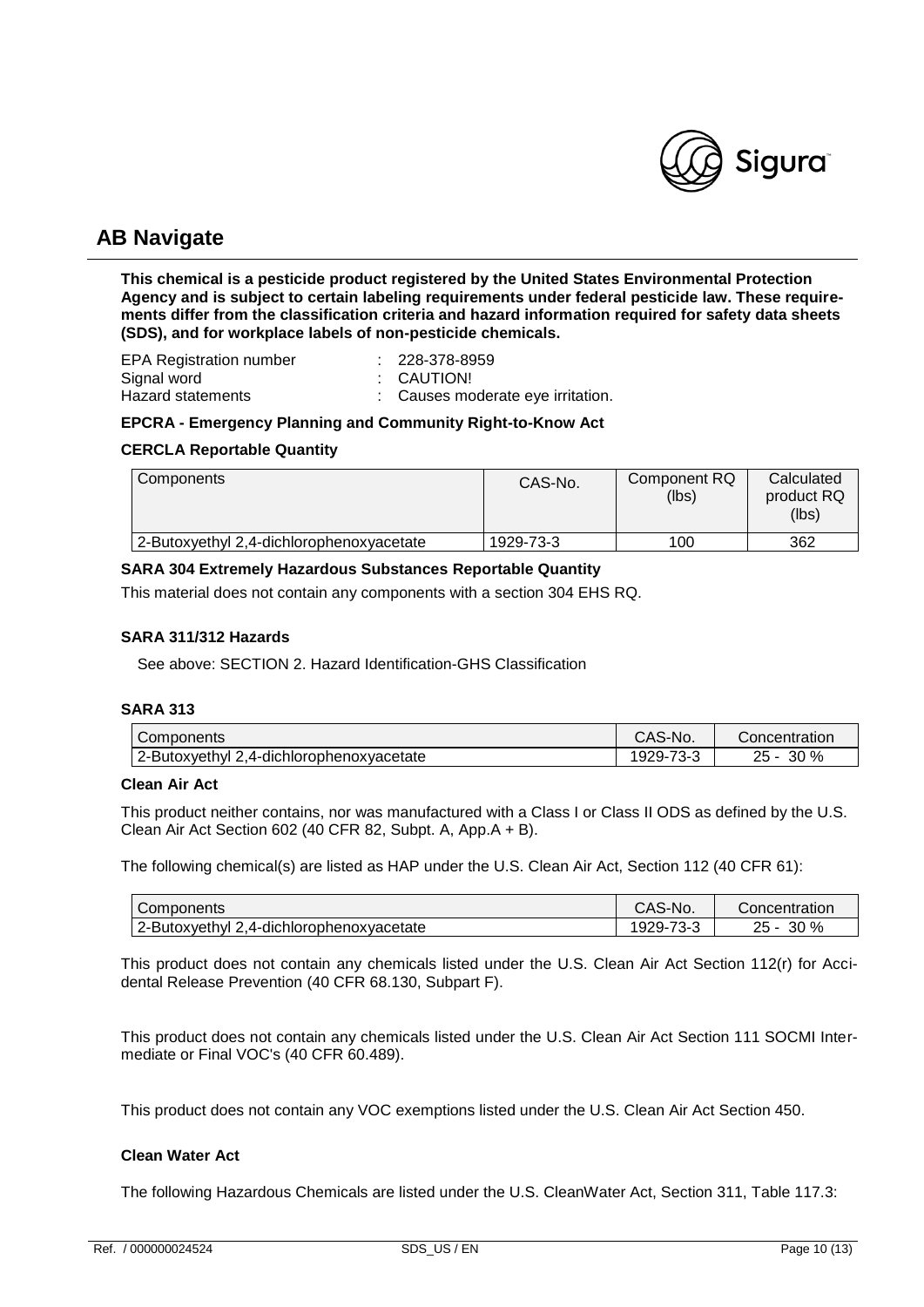

| Components                               | CAS-No.   | Component RQ<br>(lbs) |
|------------------------------------------|-----------|-----------------------|
| 2-Butoxyethyl 2,4-dichlorophenoxyacetate | 1929-73-3 | 100                   |

The following Hazardous Substances are listed under the U.S. CleanWater Act, Section 311, Table 116.4A:

| <b>Components</b>                           | CAS-No.                                                   | Concentration     |
|---------------------------------------------|-----------------------------------------------------------|-------------------|
| 2-Butoxyethyl<br>',4-dichlorophenoxyacetate | $\overline{\phantom{a}}$<br>$1929 - 7$<br>n- 1<br>w<br>ັບ | 30 %<br>ົ<br>25 - |

This product does not contain any toxic pollutants listed under the U.S. Clean Water Act Section 307

### **US State Regulations**

### **Massachusetts Right To Know**

| Components                               | CAS-No.    |
|------------------------------------------|------------|
| 2-Butoxyethyl 2,4-dichlorophenoxyacetate | 1929-73-3  |
| l Silicon dioxide                        | 14808-60-7 |
| <b>Cristobalite</b>                      | 14464-46-1 |
| tridymite                                | 15468-32-3 |

#### **Pennsylvania Right To Know**

| Components                               | CAS-No.    |
|------------------------------------------|------------|
| <b>Bentonite</b>                         | 1302-78-9  |
| 2-Butoxyethyl 2,4-dichlorophenoxyacetate | 1929-73-3  |
| Silicon dioxide                          | 14808-60-7 |

#### **New Jersey Right To Know**

| Components                               | CAS-No.    |
|------------------------------------------|------------|
| Bentonite                                | 1302-78-9  |
| 2-Butoxyethyl 2,4-dichlorophenoxyacetate | 1929-73-3  |
| Silicon dioxide                          | 14808-60-7 |
| Lignosulfonic acid, calcium salt         | 8061-52-7  |
| Water                                    | 7732-18-5  |

## **California Prop. 65**



| Components      | CAS-No.    |
|-----------------|------------|
| tridymite       | 15468-32-3 |
| Cristobalite    | 14464-46-1 |
| Silicon dioxide | 14808-60-7 |

## **Canadian lists**

#### **NPRI**

Canadian National Pollutant Release Inventory (NPRI): No component is listed on NPRI.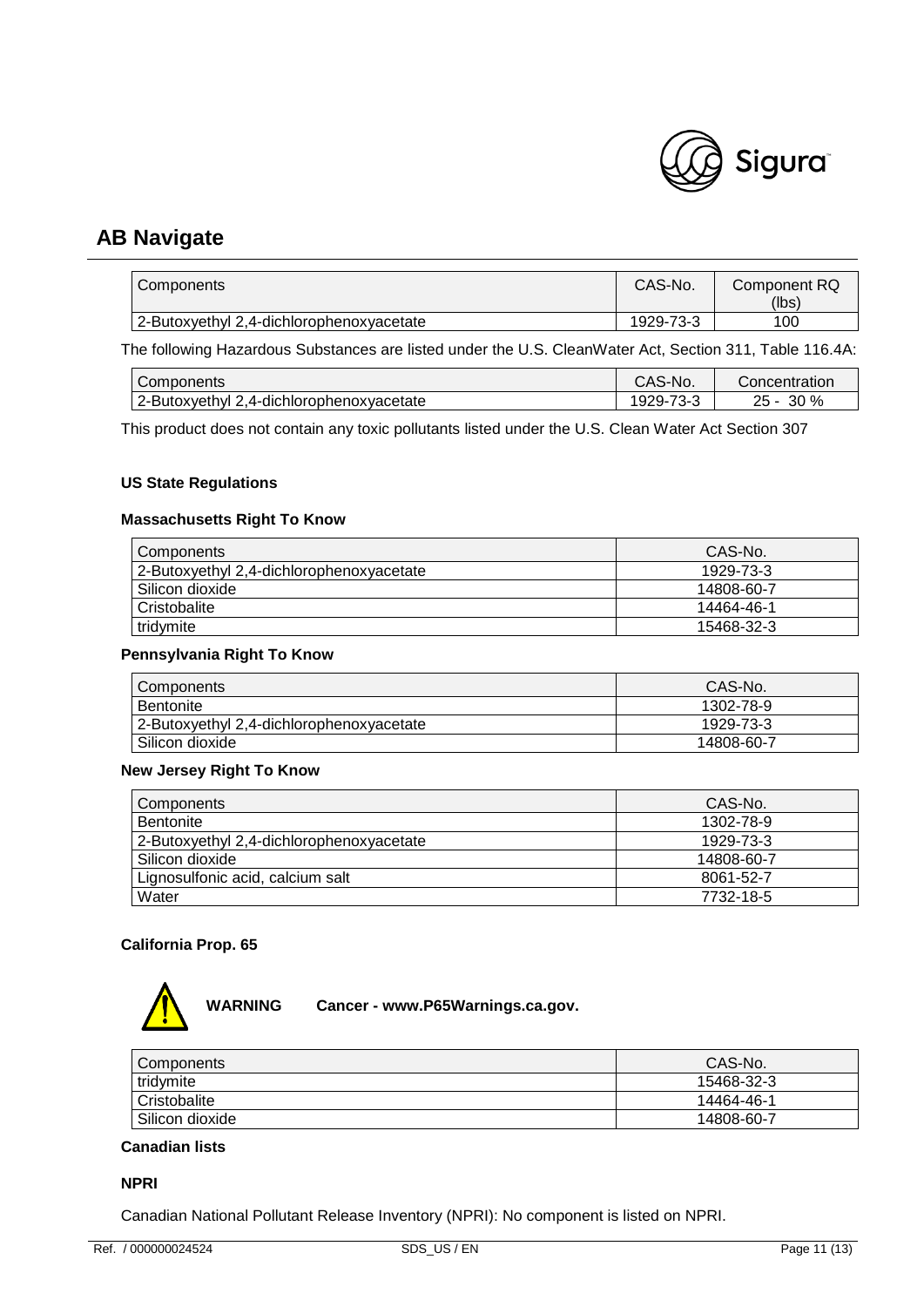

**The components of this product are reported in the following inventories:** TSCA : This is an EPA registered pesticide.

#### **SECTION 16. OTHER INFORMATION**

#### **Full text of other abbreviations**

| ACGIH       | : US. ACGIH Threshold Limit Values                        |
|-------------|-----------------------------------------------------------|
| NIOSH/GUIDE | : US. NIOSH: Pocket Guide to Chemical Hazards, as amended |

AICS - Australian Inventory of Chemical Substances; ASTM - American Society for the Testing of Materials; bw - Body weight; CERCLA - Comprehensive Environmental Response, Compensation, and Liability Act; CMR - Carcinogen, Mutagen or Reproductive Toxicant; DIN - Standard of the German Institute for Standardisation; DOT - Department of Transportation; DSL - Domestic Substances List (Canada); ECx - Concentration associated with x% response; EHS - Extremely Hazardous Substance; ELx - Loading rate associated with x% response; EmS - Emergency Schedule; ENCS - Existing and New Chemical Substances (Japan); ErCx - Concentration associated with x% growth rate response; ERG - Emergency Response Guide; GHS - Globally Harmonized System; GLP - Good Laboratory Practice; HMIS - Hazardous Materials Identification System; IARC - International Agency for Research on Cancer; IATA - International Air Transport Association; IBC - International Code for the Construction and Equipment of Ships carrying Dangerous Chemicals in Bulk; IC50 - Half maximal inhibitory concentration; ICAO - International Civil Aviation Organization; IECSC - Inventory of Existing Chemical Substances in China; IMDG - International Maritime Dangerous Goods; IMO - International Maritime Organization; ISHL - Industrial Safety and Health Law (Japan); ISO - International Organisation for Standardization; KECI - Korea Existing Chemicals Inventory; LC50 - Lethal Concentration to 50 % of a test population; LD50 - Lethal Dose to 50% of a test population (Median Lethal Dose); MARPOL - International Convention for the Prevention of Pollution from Ships; MSHA - Mine Safety and Health Administration; n.o.s. - Not Otherwise Specified; NFPA - National Fire Protection Association; NO(A)EC - No Observed (Adverse) Effect Concentration; NO(A)EL - No Observed (Adverse) Effect Level; NOELR - No Observable Effect Loading Rate; NTP - National Toxicology Program; NZIoC - New Zealand Inventory of Chemicals; OECD - Organization for Economic Co-operation and Development; OPPTS - Office of Chemical Safety and Pollution Prevention; PBT - Persistent, Bioaccumulative and Toxic substance; PICCS - Philippines Inventory of Chemicals and Chemical Substances; (Q)SAR - (Quantitative) Structure Activity Relationship; RCRA - Resource Conservation and Recovery Act; REACH - Regulation (EC) No 1907/2006 of the European Parliament and of the Council concerning the Registration, Evaluation, Authorisation and Restriction of Chemicals; RQ - Reportable Quantity; SADT - Self-Accelerating Decomposition Temperature; SARA - Superfund Amendments and Reauthorization Act; SDS - Safety Data Sheet; TCSI - Taiwan Chemical Substance Inventory; TSCA - Toxic Substances Control Act (United States); UN - United Nations; UNRTDG - United Nations Recommendations on the Transport of Dangerous Goods; vPvB - Very Persistent and Very Bioaccumulative

Arch is a wholly-owned subsidiary of Lonza and continues to operate as Arch Chemicals, Inc. Revision Date : 2020.03.12

The information provided in this Safety Data Sheet is correct to the best of our knowledge, information and belief at the date of its publication. The information given is designed only as a guidance for safe handling,